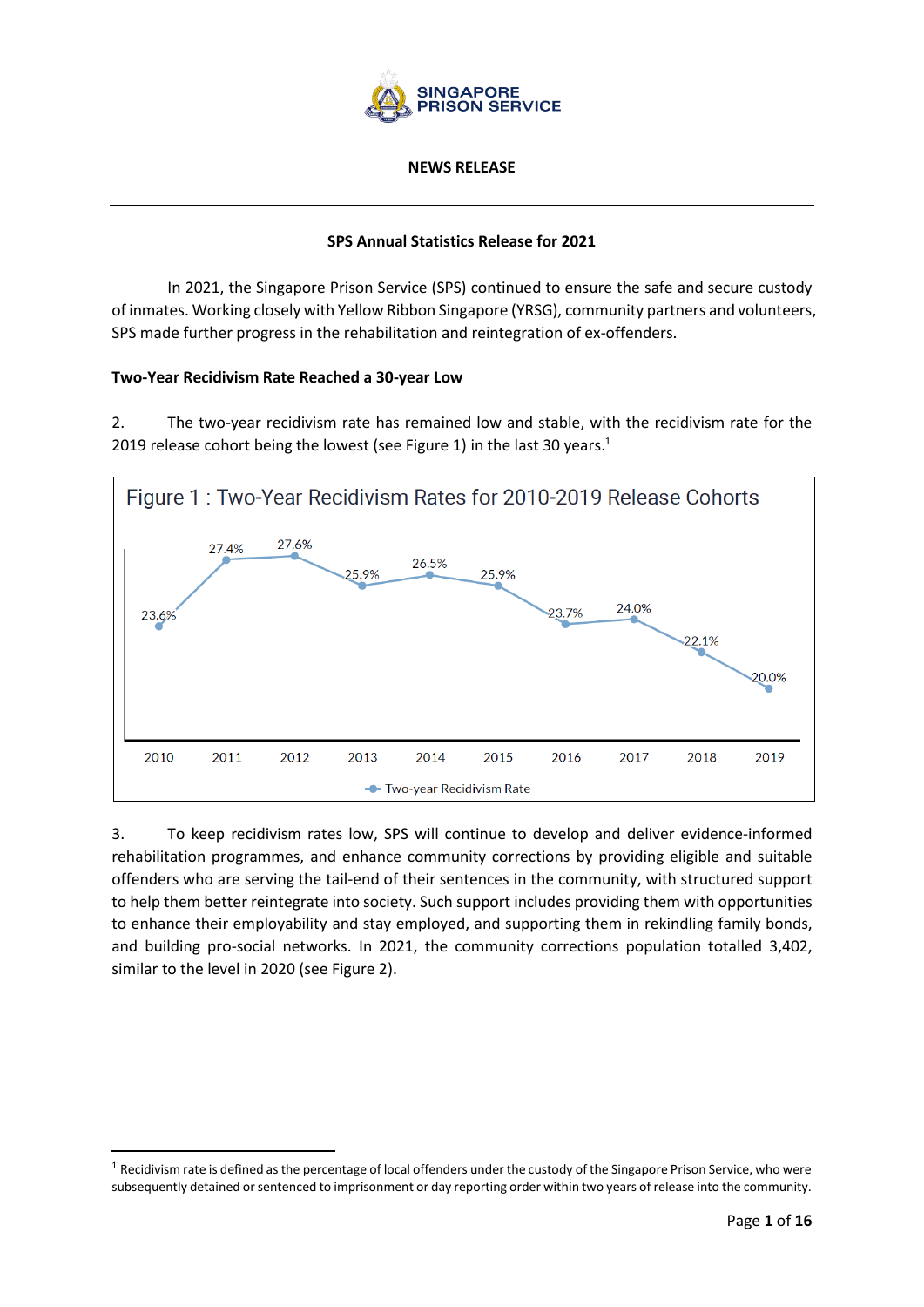



## **Employment Support for Inmates and Ex-offenders**

4. Gainful employment facilitates rehabilitation and reintegration by providing ex-offenders with income and financial stability. YRSG adopts a comprehensive approach in this, by preparing inmates and ex-offenders for employment through placement services, and also supporting them in retaining their job. In 2021, YRSG provided employment assistance to about 3,000 inmates. Despite the subdued economic conditions, 94% of these 3,000 inmates assisted secured jobs before their release. These jobs were largely in administrative and support services, food services, and wholesale and retail trade industries.

### **Prisons Remained Safe and Secure**

5. Respect for authority and compliance with prison regulations are essential for good order and discipline in our prisons, which in turn creates a safe environment for inmates, staff and volunteers.

6. Assault rates have stabilised at around 46 per 10,000 inmates (see Figure 3) since FY2019. Compared with other correctional agencies, SPS's rate of assault is low. Assaults and fights between inmates happen mainly due to inter-personal differences between inmates, and their struggles to manage their anger and negative emotions. Some incidents involve inmates assaulting the staff when the inmates are corrected or stopped by staff for not complying with prison rules and regulations.

<sup>&</sup>lt;sup>2</sup> Assault rate covers assault cases perpetrated by inmates who are charged under aggravated prison offences. Such cases would typically include any attack by inmates on prison officers, or assaults by inmates on fellow inmates, during which serious injuries are sustained by the victim(s).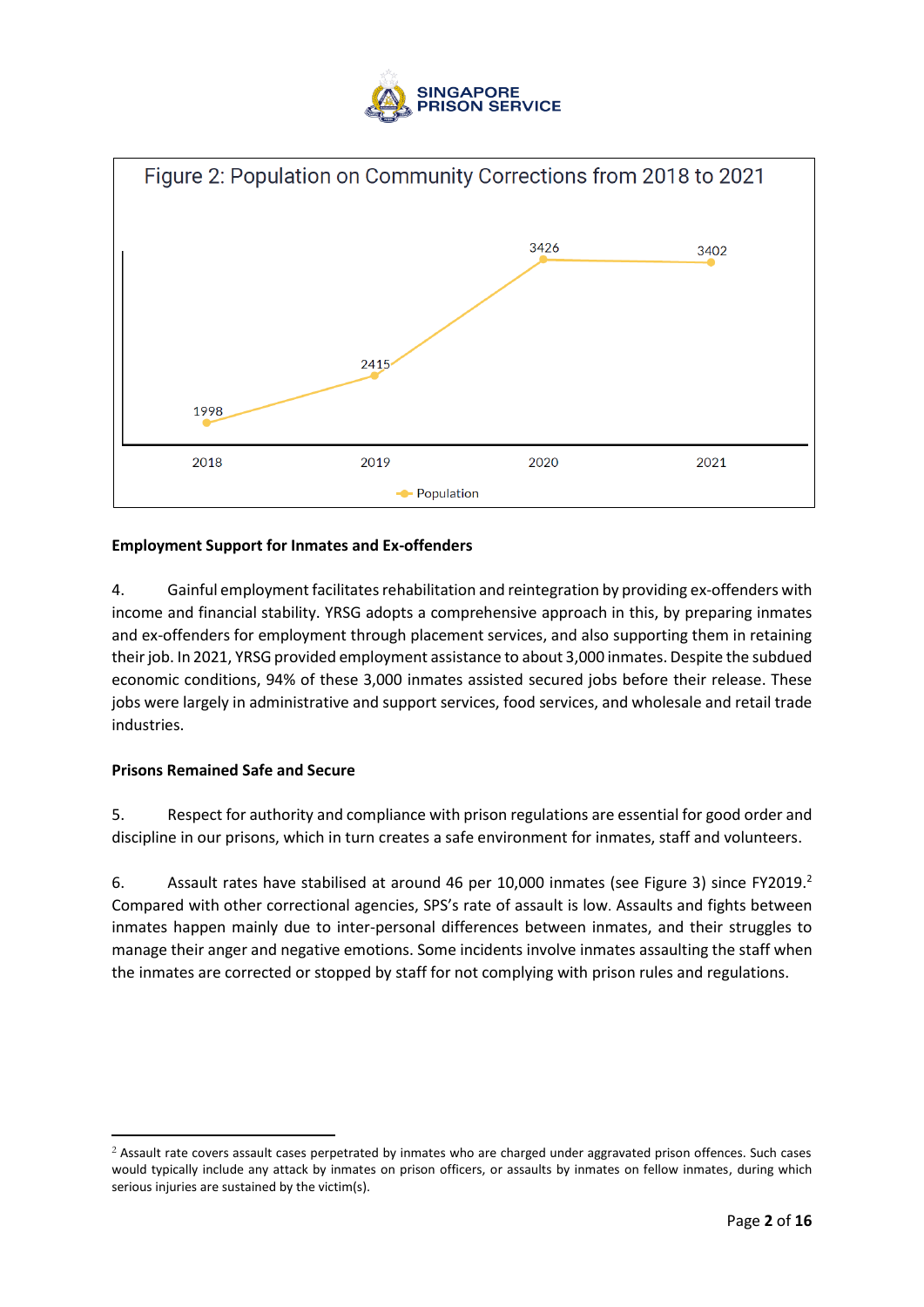



7. SPS has taken preventive steps to reduce incidences of violence in our prisons:

## *a. Restorative Practices (RP)*

RP emphasises intentionally improving relationships and repairing harm in the event of incidents, such as when there are disputes or acts of violence (e.g. fights or assaults). With this approach, when wrong is done, inmates are called to take responsibility for their behaviour and are punished. At the same time, they are encouraged to learn from the incident and take action to repair the harm. Through restorative approaches, inmates are given a voice to express themselves, become aware of how their behaviour has affected others, and acknowledge others' feelings and needs. Inmates also share how they intend to take responsibility for their actions in a fair process with the involved parties and prison staff (e.g. apologising to fellow inmates or to staff for the harm done). Correctional Rehabilitation Specialists work hand in hand with Prison Officers to improve inmate engagement and adopt RP.

*b. Gang Disassociation in Prisons*

Based on SPS's records, about 24% of inmates enter prison with gang affiliations.<sup>3</sup> SPS promotes gang disassociation. The Gang Renunciation Programme was launched in 2009 to provide a platform for motivated inmates to renounce their affiliation to gangs, and provide them with support and coping skills for a gang-free lifestyle. Inmates who take part in the Gang Renunciation Programme also have access to a free tattoo removal programme, which helps them further disassociate themselves from their gang. Ex-offenders who renounce their gang affiliation continue to be supported upon their release through community partners, such as the Industrial & Services Co-Operative Society Ltd which runs a support group for ex-offenders who

<sup>&</sup>lt;sup>3</sup> Based on the 2021 admission cohort.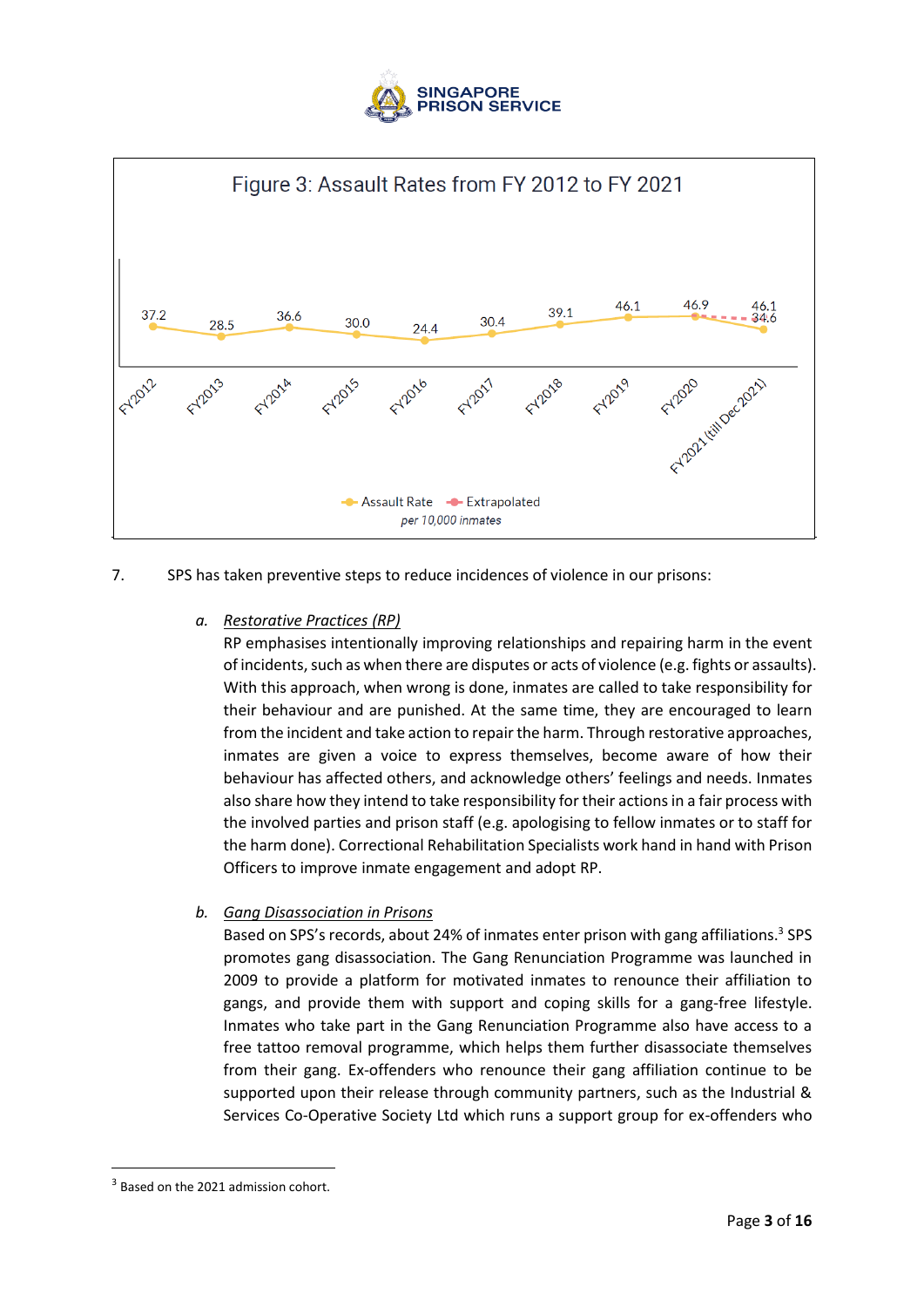

have renounced their gang affiliation. To date, 1,463 inmates have taken part in the Gang Renunciation Programme.

8. SPS has been investing in technology and training of our officers to strengthen our operational capability to respond to incidents of violence amongst inmates. SPS also has its Singapore Prisons Emergency Action Response Force (SPEAR), which is activated to support operational staff where necessary, in managing more serious or violent offenders or larger incidents. <sup>4</sup> SPS also leverages technology, such as using abnormal behaviour detection systems, to complement physical monitoring by Prison Officers, which allows for abnormal incidents such as fights and medical emergencies to be detected and responded to faster.<sup>5</sup>

## **Conclusion**

9. SPS will continue to explore means to further improve the safe and secure custody, as well the rehabilitation of inmates.

**- END -**

<sup>4</sup> The SPEAR force is the elite, tactical response force of the Singapore Prison Service, trained to respond immediately to contain emergency security breaches and mitigate and resolve unrest in prisons.

<sup>5</sup> Abnormal behaviour detection systems utilise a combination of video analytics and CCTV footage to detect irregular inmate behaviour.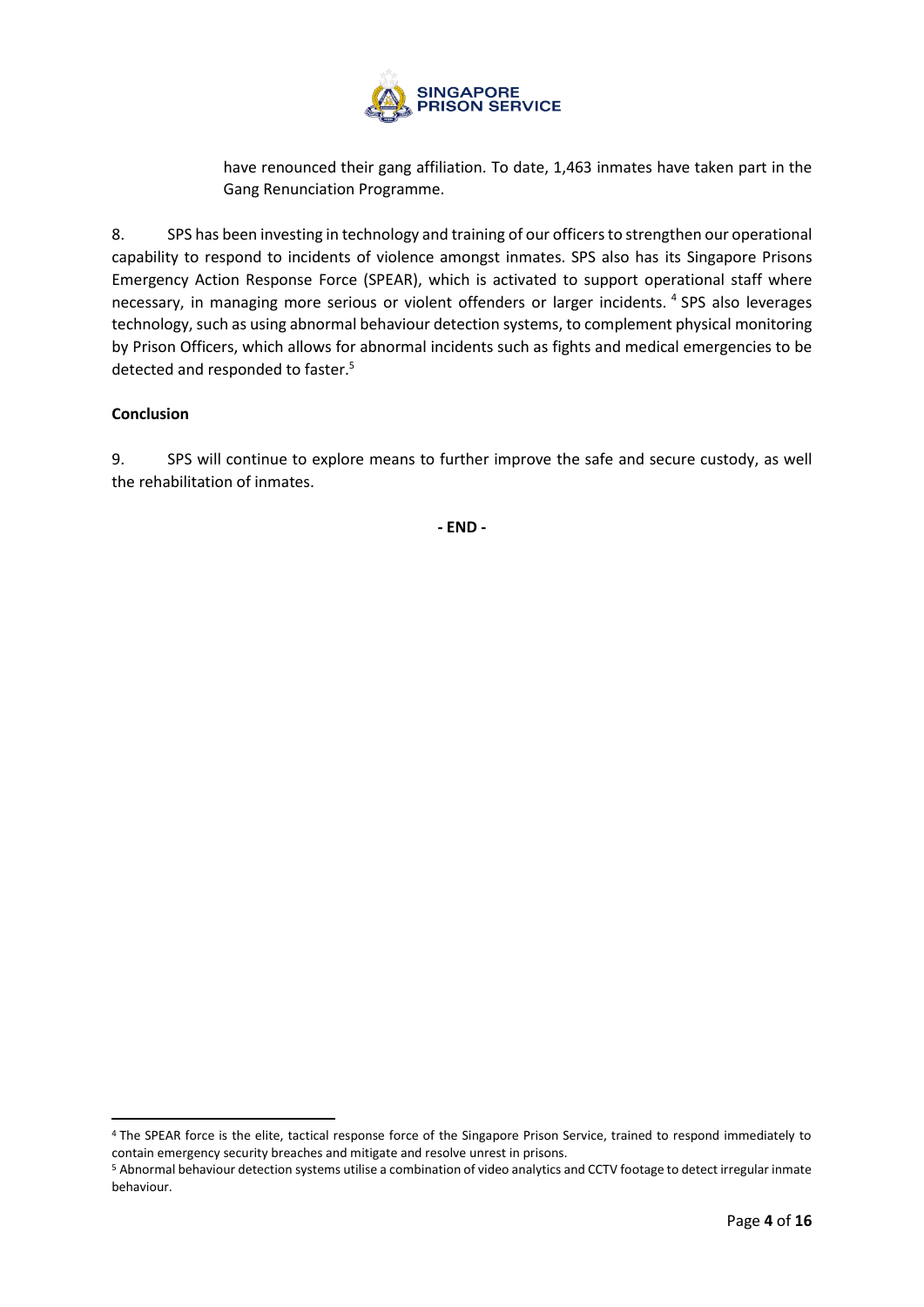

### **About the Singapore Prison Service (SPS)**

As an agency under the Ministry of Home Affairs and a key member of the Home Team, SPS enforces the secure custody of inmates and rehabilitates them for a safer Singapore. SPS's team of *Captains of Lives* – comprising uniformed officers and civilian staff – works closely with inmates, their family, aftercare agencies, community partners and volunteers. The Captains of Lives inspire and steer inmates to take ownership of their rehabilitation and be responsible and contributing citizens.

SPS was awarded the Singapore Quality Award with Special Commendation in 2012 and 2019 – a recognition of its dedication to the secure custody and effective rehabilitation of inmates.

### **About Yellow Ribbon Singapore (YRSG)**

YRSG is a statutory board under the Ministry of Home Affairs. It was established on 1 April 1976 as the Singapore Corporation of Rehabilitative Enterprises (SCORE) and rebranded as YRSG on 1 May 2020.

YRSG adopts a multi-faceted approach to prepare ex-offenders for reintegration into the national workforce, which includes initiatives to help them develop skills and long-term careers through partnerships with industry, as well as initiatives to garner community support and acceptance of exoffenders.

YRSG works with more than 7,000 like-minded partners. Our collective efforts have contributed to the low and stable recidivism rate in Singapore.

YRSG will continue to advocate for ex-offenders, raise awareness of the challenges they face, and bring the private, public and people sectors together to help them.

For more information, refer to YRSG's website at [http://www.yellowribbon.gov.sg.](http://www.yellowribbon.gov.sg/)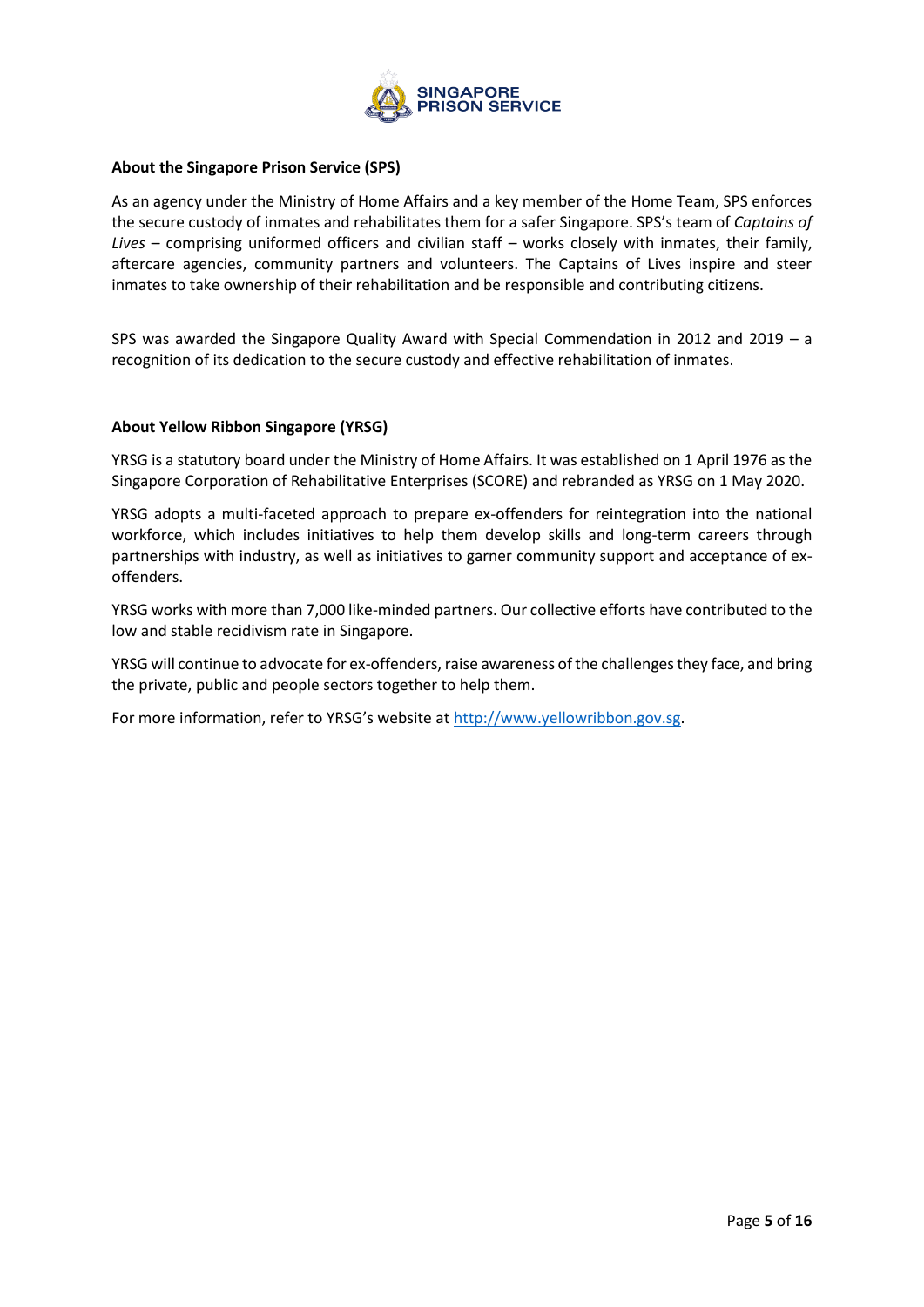

## **Singapore Prison Service Annual Statistics for 2021**

## **Total Offender Population in Prisons and in the Community<sup>6</sup>**

| <b>Offender Population</b>   | 2019   | 2020   | 2021   |
|------------------------------|--------|--------|--------|
| <b>Incare</b>                | 10,570 | 9,242  | 8,160  |
| <b>Community Corrections</b> | 2,415  | 3,426  | 3,402  |
| <b>Total</b>                 | 12,985 | 12,668 | 11,562 |

## **Recidivism Rates<sup>7</sup>**

| <b>Recidivism</b>                             | <b>Release Cohort</b><br>2017 | <b>Release Cohort</b><br>2018 | <b>Release Cohort</b><br>2019 |
|-----------------------------------------------|-------------------------------|-------------------------------|-------------------------------|
| Overall                                       | 24.0%                         | 22.1%                         | 20.0%                         |
| Penal <sup>8</sup>                            | 23.1%                         | 21.4%                         | 19.1%                         |
| Drug Rehabilitation Centre (DRC) <sup>9</sup> | 28.1%                         | 25.9%                         | 24.5%                         |

 $6$  The figures are correct as at 31st December of the respective years.

<sup>7</sup> Recidivism rate is defined as the percentage of local offenders under the custody of the Singapore Prison Service, who were subsequently detained or sentenced to imprisonment or day reporting order within two years of release into the community.

<sup>8</sup> This refers to the recidivism rates for inmates in SPS' custody who have been sentenced to imprisonment by the Courts.

<sup>&</sup>lt;sup>9</sup> This refers to the recidivism rates for inmates in SPS' custody who have been admitted to the Drug Rehabilitation Centre to undergo treatment and rehabilitation.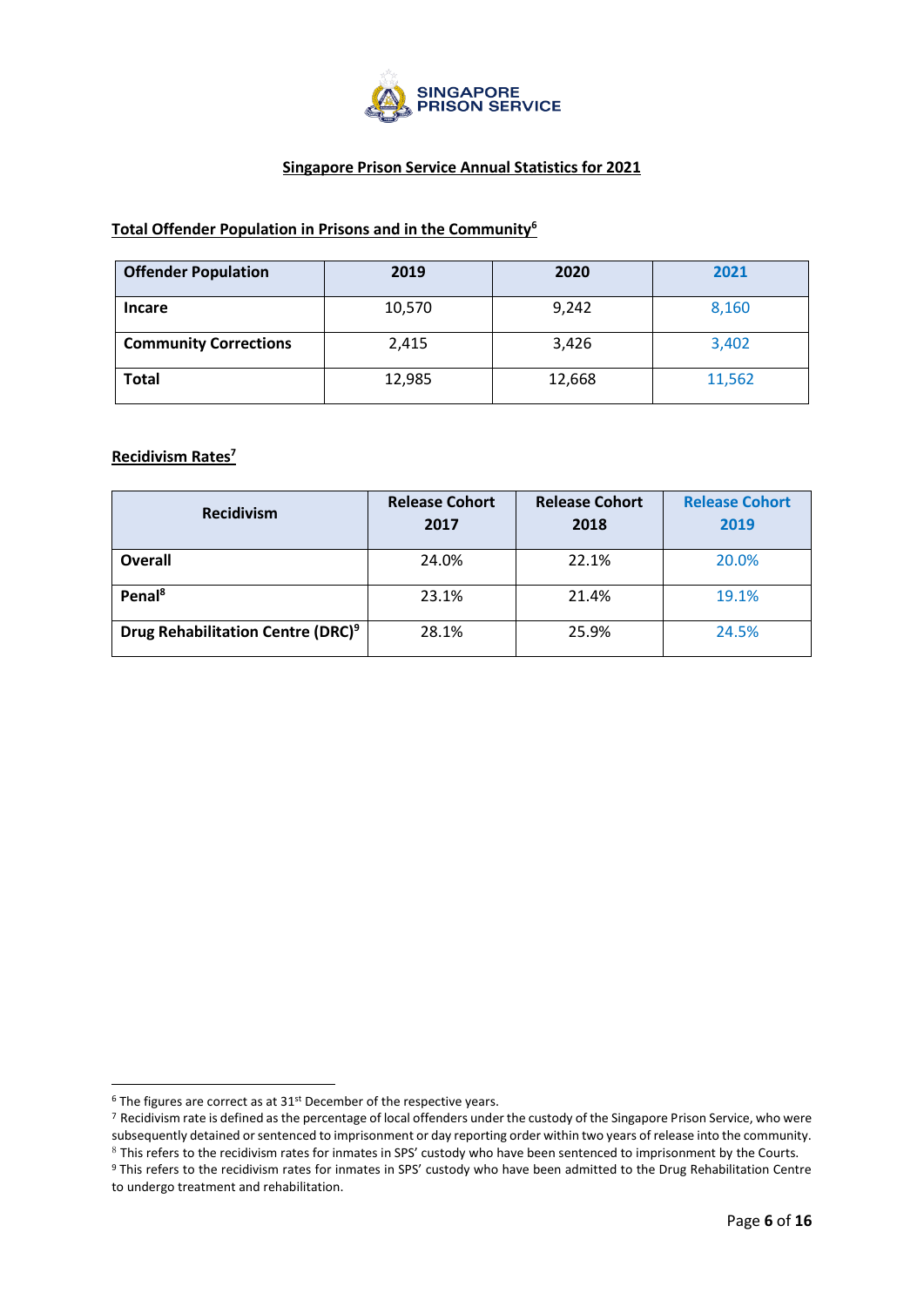

### **Convicted Penal Inmate Population<sup>10</sup>**

|                     | <b>Category</b>                         | 2019  | 2020  | 2021  |
|---------------------|-----------------------------------------|-------|-------|-------|
|                     | <b>Total Convicted Penal Population</b> | 8,078 | 6,934 | 5,945 |
| Gender              | Male                                    | 7,259 | 6,249 | 5,374 |
|                     | Female                                  | 819   | 685   | 571   |
|                     |                                         |       |       |       |
|                     | 19 & below                              | 156   | 164   | 138   |
|                     | $20 - 29$                               | 1266  | 1,167 | 1,015 |
|                     | 30-39                                   | 1770  | 1,488 | 1,343 |
| Age                 | 40-49                                   | 1991  | 1,655 | 1,298 |
| Group <sup>11</sup> | 50-59                                   | 1957  | 1,608 | 1,364 |
|                     | 60-64                                   | 624   | 557   | 478   |
|                     | 65-69                                   | 236   | 213   | 223   |
|                     | 70-74                                   | 61    | 71    | 65    |
|                     | 75 & Above                              | 17    | 11    | 21    |
|                     |                                         |       |       |       |
|                     | No Education                            | 128   | 102   | 92    |
|                     | Primary                                 | 2,564 | 2,051 | 1,656 |
| <b>Education</b>    | Secondary                               | 3,942 | 3,426 | 2,938 |
| Level <sup>12</sup> | $Pre-U$                                 | 292   | 257   | 251   |
|                     | Vocational                              | 774   | 732   | 650   |
|                     | <b>Tertiary and Above</b>               | 378   | 366   | 358   |
|                     |                                         |       |       |       |
|                     | <b>Crimes Against Person</b>            | 701   | 692   | 702   |
|                     | <b>Property Crimes</b>                  | 862   | 712   | 639   |
|                     | <b>Commercial Crimes</b>                | 448   | 370   | 343   |
| <b>Main</b>         | Drug Offences                           | 5,420 | 4,646 | 3,682 |
| <b>Offence</b>      | <b>Immigration Offences</b>             | 59    | 23    | 24    |
| Group <sup>13</sup> | Crime Against Public Order              | 145   | 138   | 171   |
|                     | <b>Customs Offences</b>                 | 271   | 186   | 160   |
|                     | <b>Traffic Offences</b>                 | 39    | 52    | 88    |
|                     | Other Offences <sup>14</sup>            | 133   | 115   | 136   |

12 As declared by inmates upon admission.

 $10$  Convicted penal inmate population refers to the number of sentenced inmates who were in SPS's custody on 31st December of the respective years.

 $11$  Refreshed age groups are based on recommendations on definition and classification of age from Department of Statistics.

<sup>&</sup>lt;sup>13</sup> Inmates are grouped according to their aggravated (i.e. most serious) offence.

<sup>14</sup> Examples of "Other Offences" include National Registration offences, National Service-related offences and telecommunication & computer-related offences.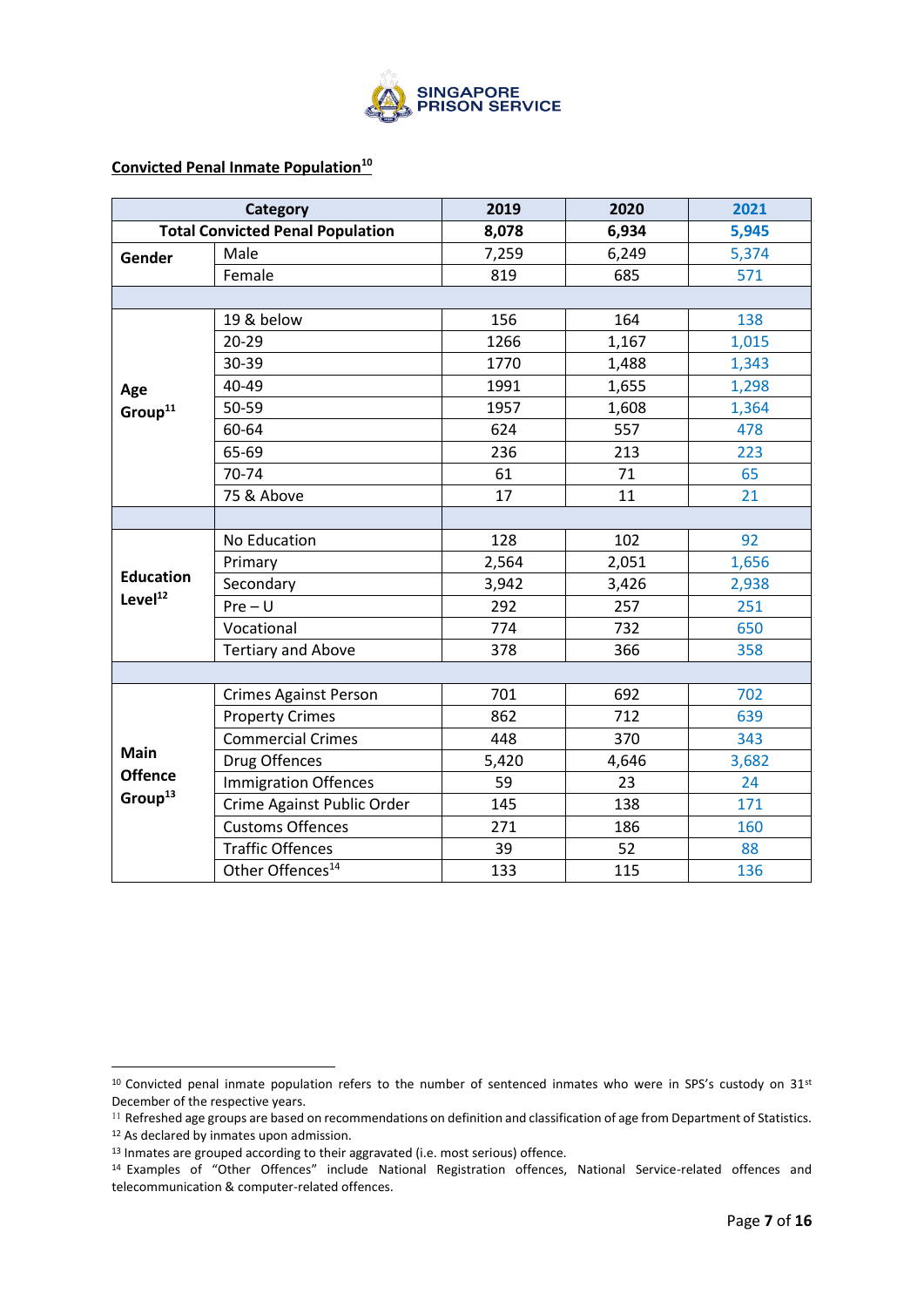

## **Convicted Penal Admissions<sup>15</sup>**

|                     | Category                                | 2019  | 2020  | 2021  |
|---------------------|-----------------------------------------|-------|-------|-------|
|                     | <b>Total Convicted Penal Admissions</b> | 8,574 | 6,219 | 5,858 |
| Gender              | Male                                    | 7,548 | 5,511 | 5,192 |
|                     | Female                                  | 1,026 | 708   | 666   |
|                     |                                         |       |       |       |
|                     | 19 & below                              | 183   | 137   | 91    |
|                     | 20-29                                   | 2,218 | 1,544 | 1,419 |
|                     | 30-39                                   | 2,510 | 1,833 | 1,701 |
| <b>Admission</b>    | 40-49                                   | 1,766 | 1,238 | 1,154 |
| Age                 | 50-59                                   | 1,314 | 990   | 964   |
| Group <sup>16</sup> | 60-64                                   | 345   | 287   | 289   |
|                     | 65-69                                   | 172   | 144   | 156   |
|                     | 70-74                                   | 50    | 33    | 59    |
|                     | 75 & Above                              | 16    | 13    | 25    |
|                     |                                         |       |       |       |
|                     | No Education                            | 175   | 106   | 84    |
|                     | Primary                                 | 1,754 | 1,280 | 1,123 |
| <b>Education</b>    | Secondary                               | 4,085 | 2,833 | 2,750 |
| Level <sup>17</sup> | $Pre-U$                                 | 636   | 392   | 370   |
|                     | Vocational                              | 1,137 | 908   | 806   |
|                     | <b>Tertiary and Above</b>               | 787   | 700   | 725   |
|                     |                                         |       |       |       |
|                     | <b>Crimes Against Person</b>            | 1,303 | 1,160 | 1,105 |
|                     | <b>Property Crimes</b>                  | 1,386 | 910   | 840   |
|                     | <b>Commercial Crimes</b>                | 762   | 565   | 538   |
| <b>Main</b>         | Drug Offences                           | 1,416 | 964   | 805   |
| <b>Offence</b>      | Immigration Offences                    | 698   | 310   | 205   |
| Group <sup>18</sup> | Crime Against Public Order              | 742   | 564   | 531   |
|                     | <b>Customs Offences</b>                 | 528   | 366   | 358   |
|                     | <b>Traffic Offences</b>                 | 962   | 734   | 819   |
|                     | Other Offences <sup>19</sup>            | 777   | 646   | 657   |

<sup>&</sup>lt;sup>15</sup> Convicted penal admission figures refers to the number of persons admitted to serve a prison sentence in the respective calendar years.

 $16$  Age as at admission. Refreshed age groups are based on recommendations on definition and classification of age from Department of Statistics.

<sup>&</sup>lt;sup>17</sup> As declared by inmates upon admission.

<sup>18</sup> Inmates are grouped according to their aggravated (i.e. most serious) offence.

<sup>19</sup> Examples of "Other Offences" include National Registration offences, National Service-related offences and telecommunication & computer-related offences.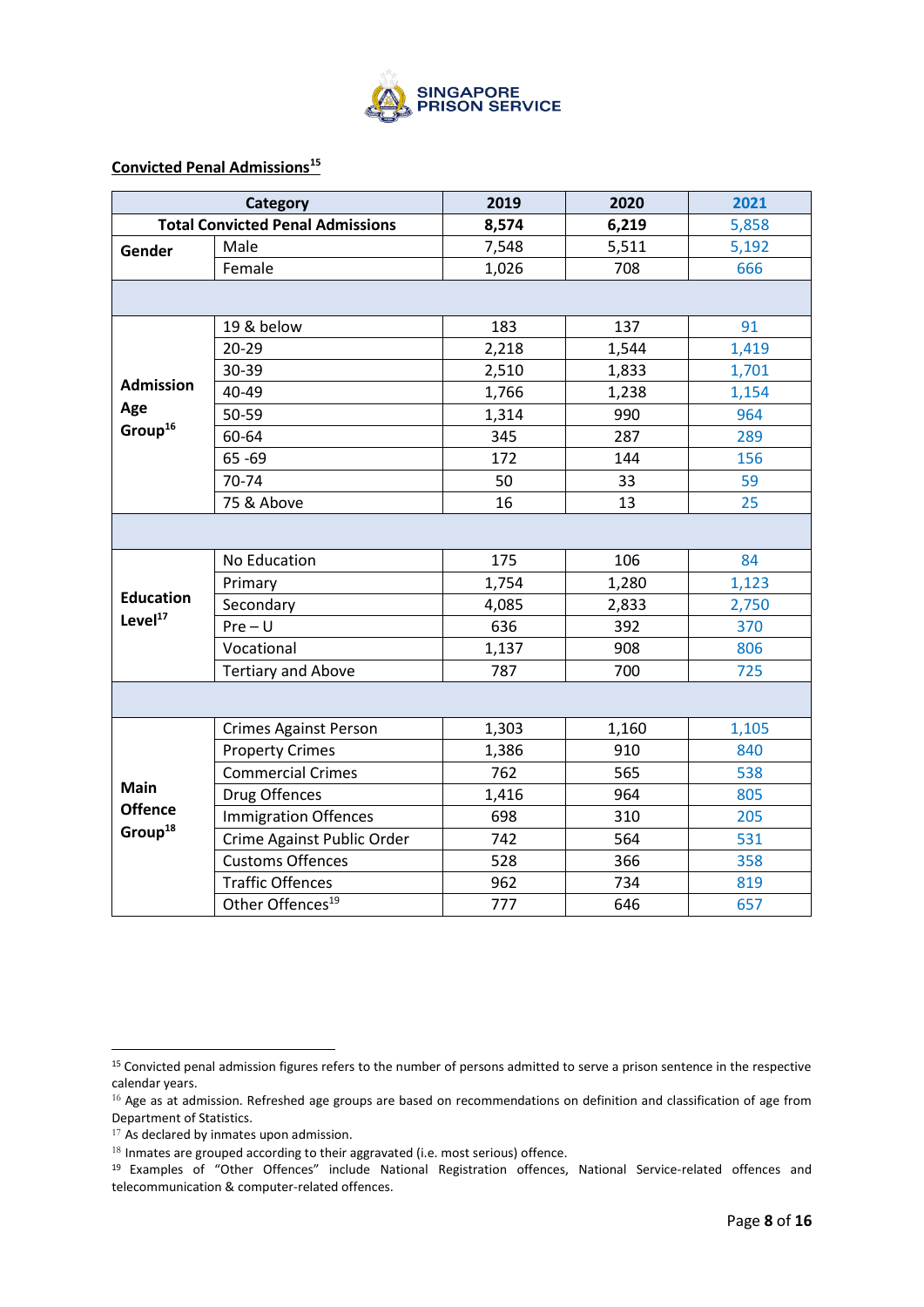

### **Remand Population<sup>20</sup>**

|                     | Category                       | 2019           | 2020         | 2021         |  |  |
|---------------------|--------------------------------|----------------|--------------|--------------|--|--|
|                     | <b>Total Remand Population</b> | 1,135          | 1,182        | 1,109        |  |  |
| Gender              | Male                           | 1,044          | 1,092        | 1,021        |  |  |
|                     | Female                         | 91             | 90           | 88           |  |  |
|                     |                                |                |              |              |  |  |
|                     | 19 & below                     | 26             | 32           | 24           |  |  |
|                     | $20 - 29$                      | 299            | 313          | 294          |  |  |
|                     | 30-39                          | 333            | 337          | 300          |  |  |
| Age                 | 40-49                          | 235            | 235          | 223          |  |  |
| Group <sup>21</sup> | 50-59                          | 182            | 180          | 181          |  |  |
|                     | 60-64                          | 41             | 56           | 53           |  |  |
|                     | 65-69                          | 16             | 23           | 25           |  |  |
|                     | 70-74                          | $\mathbf{1}$   | 5            | 8            |  |  |
|                     | 75 & Above                     | $\overline{2}$ | $\mathbf{1}$ | $\mathbf{1}$ |  |  |
|                     |                                |                |              |              |  |  |
|                     | No Education                   | 24             | 16           | 13           |  |  |
|                     | Primary                        | 258            | 234          | 249          |  |  |
| <b>Education</b>    | Secondary                      | 572            | 614          | 561          |  |  |
| Level <sup>22</sup> | Pre - U                        | 70             | 75           | 88           |  |  |
|                     | Vocational                     | 137            | 160          | 124          |  |  |
|                     | <b>Tertiary and Above</b>      | 74             | 83           | 74           |  |  |
|                     |                                |                |              |              |  |  |
|                     | <b>Crimes Against Person</b>   | 205            | 236          | 242          |  |  |
|                     | <b>Property Crimes</b>         | 209            | 172          | 151          |  |  |
|                     | <b>Commercial Crimes</b>       | 98             | 69           | 71           |  |  |
| Main                | Drug Offences                  | 489            | 542          | 497          |  |  |
| <b>Offence</b>      | <b>Immigration Offences</b>    | 10             | 8            | 6            |  |  |
| Group <sup>23</sup> | Crime Against Public Order     | 44             | 53           | 43           |  |  |
|                     | <b>Customs Offences</b>        | 28             | 38           | 42           |  |  |
|                     | <b>Traffic Offences</b>        | 14             | 19           | 23           |  |  |
|                     | Other Offences <sup>24</sup>   | 38             | 45           | 34           |  |  |

<sup>&</sup>lt;sup>20</sup> Remand population figures refer to the number of remand inmates who were in SPS's custody on 31<sup>st</sup> December of the respective years.

<sup>&</sup>lt;sup>21</sup> Refreshed age groups are based on recommendations on definition and classification of age from Department of Statistics

<sup>22</sup> As declared by inmates upon admission.

<sup>&</sup>lt;sup>23</sup> Inmates are grouped according to their aggravated (i.e. most serious) offence.

<sup>24</sup> Examples of "Other Offences" include National Registration offences, National Service-related offences and telecommunication & computer-related offences.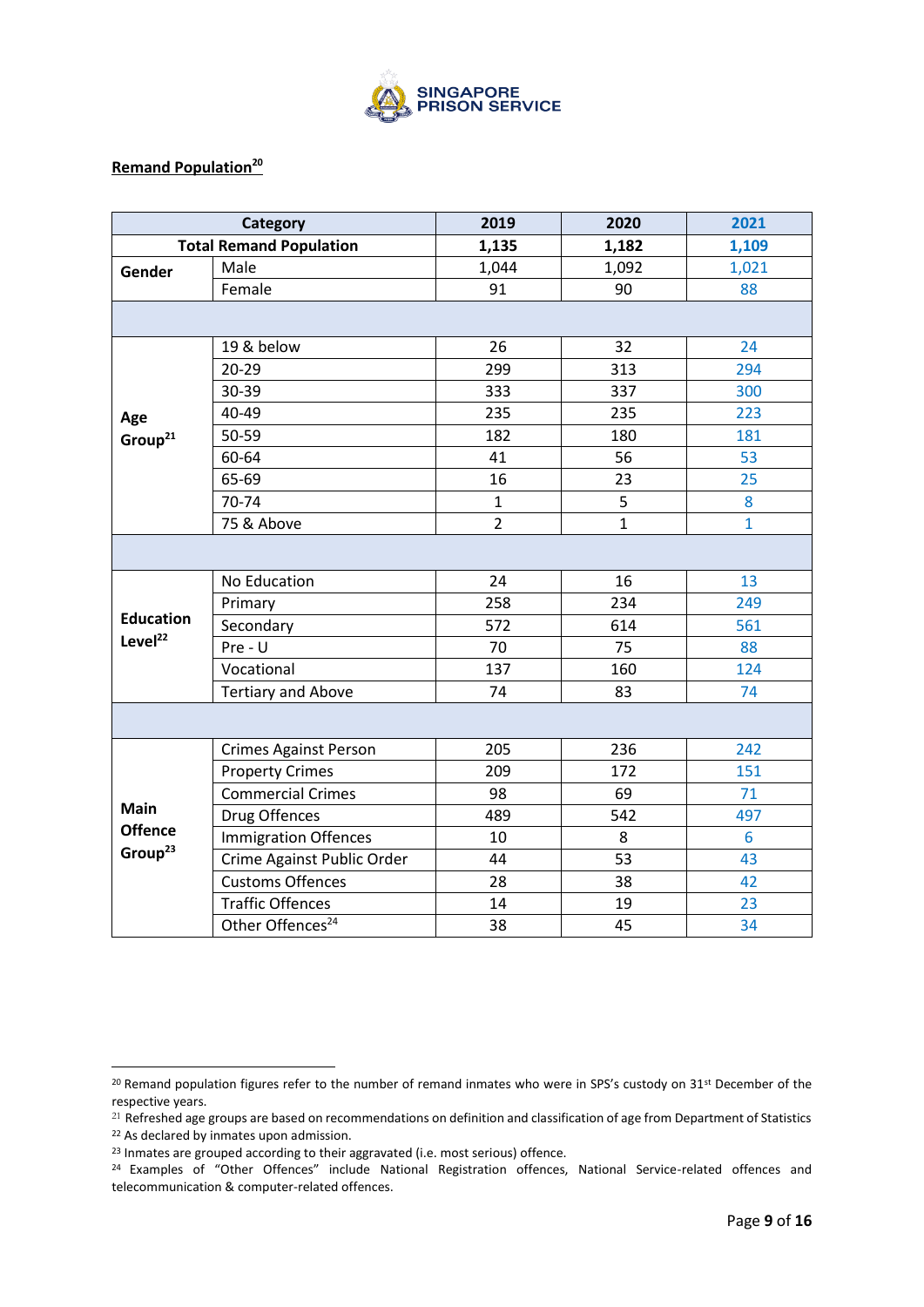

# **DRC Inmate Population<sup>25</sup>**

|                                         | Category                    | 2019           | 2020  | 2021           |  |
|-----------------------------------------|-----------------------------|----------------|-------|----------------|--|
|                                         | <b>Total DRC Population</b> | 2,309          | 2,984 | 3,120          |  |
| Gender                                  | Male                        | 1,938          | 2,513 | 2,666          |  |
|                                         | Female                      | 371            | 471   | 454            |  |
|                                         |                             |                |       |                |  |
|                                         | 19 & below                  | 91             | 98    | 59             |  |
|                                         | 20-29                       | 565            | 667   | 500            |  |
|                                         | 30-39                       | 617            | 668   | 642            |  |
|                                         | 40-49                       | 429            | 614   | 700            |  |
| Age Group <sup>26</sup>                 | 50-59                       | 421            | 601   | 752            |  |
|                                         | 60-64                       | 119            | 222   | 301            |  |
|                                         | 65-69                       | 49             | 88    | 126            |  |
|                                         | 70-74                       | 16             | 22    | 33             |  |
|                                         | 75 & Above                  | $\overline{2}$ | 4     | $\overline{7}$ |  |
|                                         |                             |                |       |                |  |
|                                         | No Education                | 31             | 51    | 48             |  |
|                                         | Primary                     | 552            | 787   | 939            |  |
| <b>Education</b><br>Level <sup>27</sup> | Secondary                   | 1,127          | 1,405 | 1,432          |  |
|                                         | $Pre-U$                     | 110            | 115   | 119            |  |
|                                         | Vocational                  | 351            | 420   | 378            |  |
|                                         | <b>Tertiary and Above</b>   | 138            | 206   | 204            |  |

<sup>&</sup>lt;sup>25</sup> The DRC regime is meant for local inmates only. The figures refer to the number of DRC inmates who were in SPS's custody on 31st December of the respective years.

<sup>&</sup>lt;sup>26</sup> Refreshed age groups are based on recommendations on definition and classification of age from Department of Statistics.

<sup>&</sup>lt;sup>27</sup> As declared by inmates upon admission.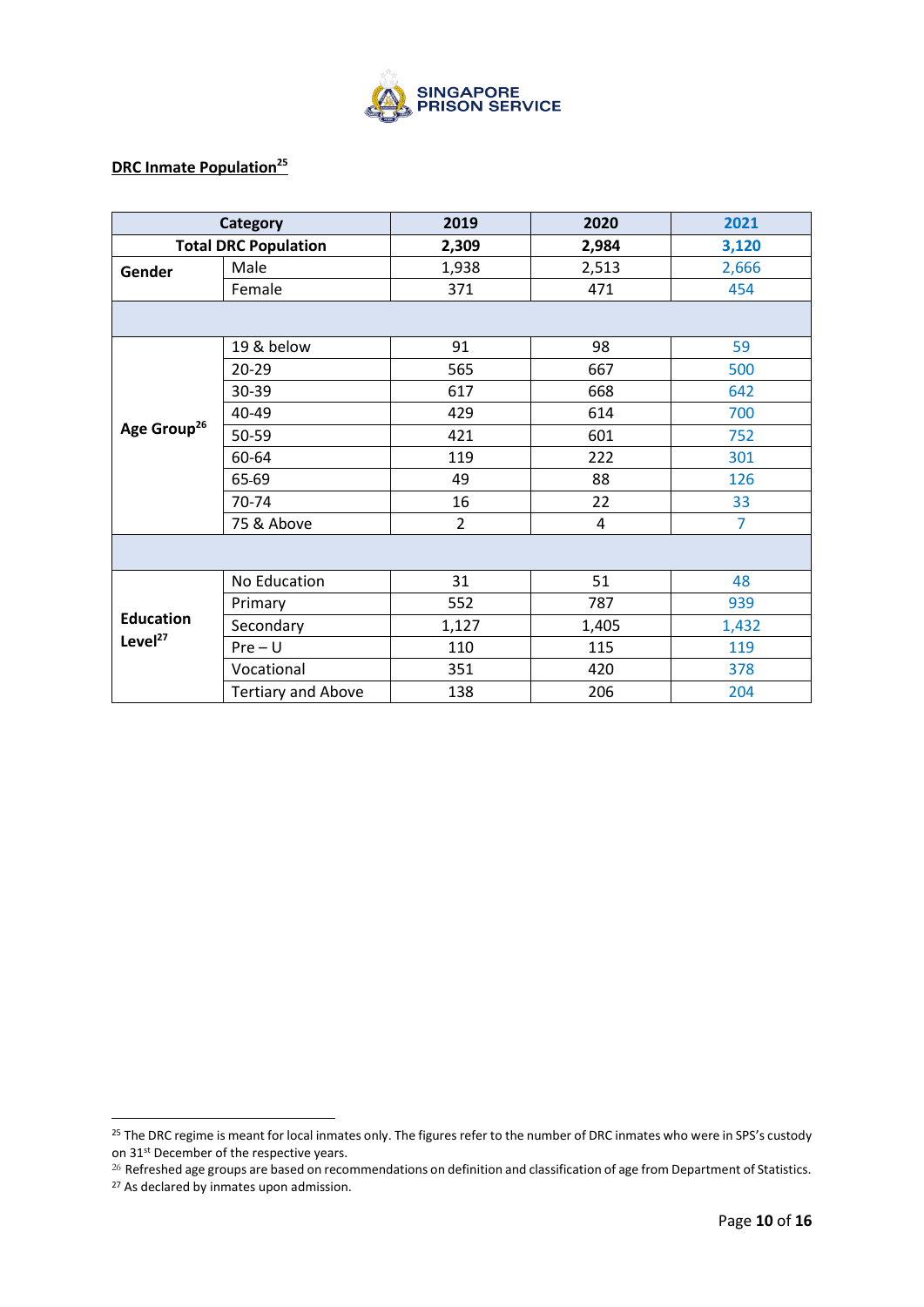

# **DRC Inmate Admissions<sup>28</sup>**

|                     | <b>Category</b>             | 2019           | 2020           | 2021           |  |
|---------------------|-----------------------------|----------------|----------------|----------------|--|
|                     | <b>Total DRC Admissions</b> | 2,080          | 1,905          | 1,714          |  |
| Gender              | Male                        | 1,745          | 1,560          | 1,434          |  |
|                     | Female                      | 335            | 345            | 280            |  |
|                     |                             |                |                |                |  |
|                     | 19 & below                  | 99             | 118            | 62             |  |
|                     | 20-29                       | 527            | 560            | 387            |  |
|                     | 30-39                       | 537            | 432            | 393            |  |
| <b>Admission</b>    | 40-49                       | 375            | 348            | 352            |  |
| Age                 | 50-59                       | 398            | 285            | 333            |  |
| Group <sup>29</sup> | 60-64                       | 92             | 111            | 127            |  |
|                     | 65-69                       | 40             | 41             | 45             |  |
|                     | 70-74                       | 10             | $\overline{7}$ | 13             |  |
|                     | 75 & Above                  | $\overline{2}$ | 3              | $\overline{2}$ |  |
|                     |                             |                |                |                |  |
|                     | No Education                | 27             | 33             | 18             |  |
| <b>Education</b>    | Primary                     | 499            | 433            | 448            |  |
|                     | Secondary                   | 1,008          | 893            | 794            |  |
| Level <sup>30</sup> | $Pre - U$                   | 97             | 87             | 78             |  |
|                     | Vocational                  | 324            | 274            | 225            |  |
|                     | <b>Tertiary and Above</b>   | 125            | 185            | 151            |  |

<sup>&</sup>lt;sup>28</sup> The figures refer to the number of persons admitted to DRC in the respective calendar years.

<sup>&</sup>lt;sup>29</sup> Age as at admission. Refreshed age groups are based on recommendations on definition and classification of age from Department of Statistics.

<sup>&</sup>lt;sup>30</sup> As declared by inmates upon admission.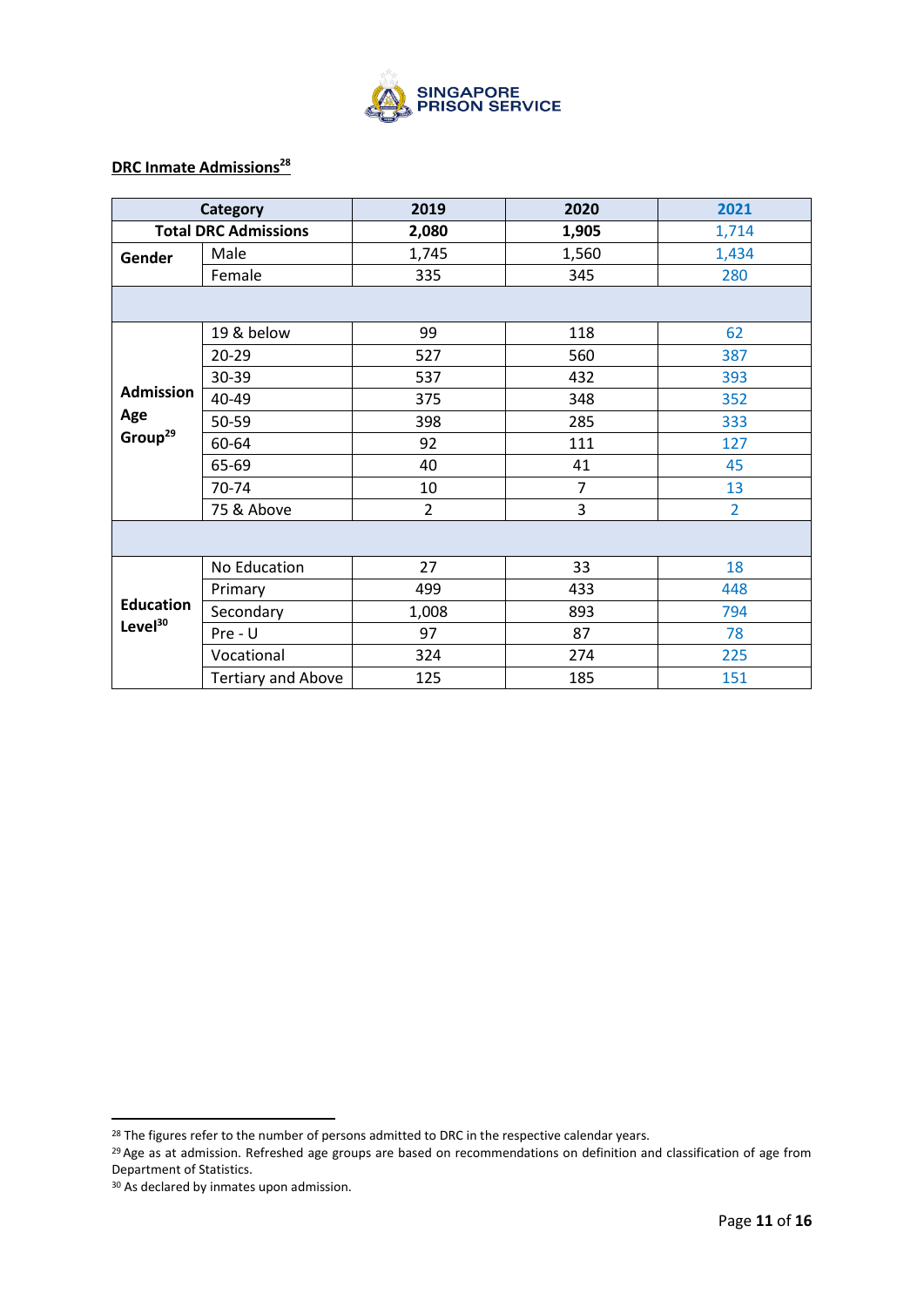

## **Criminal Law Detainee (CLD) Population<sup>31</sup>**

|                         | <b>Category</b>                | 2019           | 2020           | 2021           |  |
|-------------------------|--------------------------------|----------------|----------------|----------------|--|
|                         | <b>Total CLD Population</b>    | 97             | 98             | 88             |  |
| Gender                  | Male                           | 97             | 98             | 88             |  |
|                         | Female                         | 0              | $\mathbf 0$    | $\bf{0}$       |  |
|                         |                                |                |                |                |  |
|                         | 19 & below                     | 3              | $\overline{2}$ | $\overline{2}$ |  |
|                         | $20 - 29$                      | 55             | 56             | 49             |  |
|                         | 30-39                          | 27             | 31             | 28             |  |
|                         | 40-49                          | 10             | 8              | 8              |  |
| Age Group <sup>32</sup> | 50-59                          | 1              | $\mathbf 0$    | $\mathbf{1}$   |  |
|                         | 60-64                          | $\mathbf{1}$   | $\pmb{0}$      | $\overline{0}$ |  |
|                         | 65-69                          | 0              | $\mathbf{1}$   | $\mathbf 0$    |  |
|                         | 70-74                          | $\pmb{0}$      | $\mathbf 0$    | $\overline{0}$ |  |
|                         | 75 & Above                     | $\pmb{0}$      | $\mathbf 0$    | $\mathbf 0$    |  |
|                         |                                |                |                |                |  |
|                         | No Education                   | $\overline{2}$ | $\mathbf 0$    | $\mathbf 0$    |  |
|                         | Primary                        | 10             | 12             | 12             |  |
| <b>Education</b>        | Secondary                      | 70             | 69             | 62             |  |
| Level $33$              | Pre - U                        | 3              | 5              | 5              |  |
|                         | Vocational                     | 10             | 10             | 8              |  |
|                         | <b>Tertiary and Above</b>      | $\overline{2}$ | $\overline{2}$ | $\mathbf{1}$   |  |
|                         |                                |                |                |                |  |
| Type of                 | <b>Secret Societies</b>        | 88             | 95             | 86             |  |
| <b>Criminal</b>         | <b>Unlicensed Moneylending</b> | 9              | 3              | $\overline{2}$ |  |
| <b>Activity</b>         | <b>Drug Trafficking</b>        | 0              | $\mathbf 0$    | $\overline{0}$ |  |
|                         | Others                         | $\pmb{0}$      | $\pmb{0}$      | $\mathbf 0$    |  |

<sup>&</sup>lt;sup>31</sup> The CLD population refers to the number of persons detained under the Criminal Law (Temporary Provisions) Act and were in SPS's custody on 31st December of the respective years.

<sup>&</sup>lt;sup>32</sup> Refreshed age groups are based on recommendations on definition and classification of age from Department of Statistics.

<sup>&</sup>lt;sup>33</sup> As declared by inmates upon admission.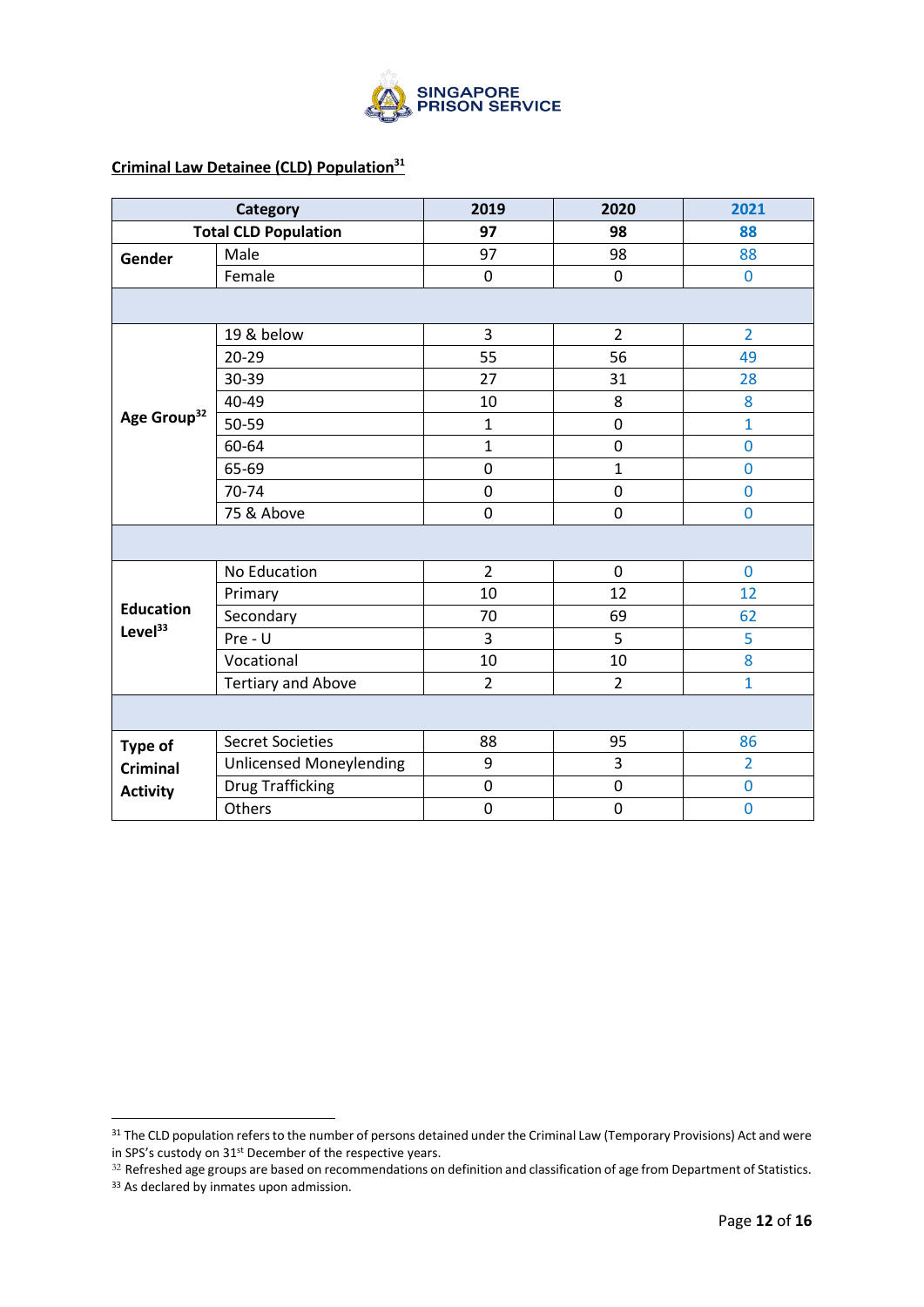

### **Releases – Convicted Penal Releases**

|        | Category                     | 2019  | 2020  | 2021  |
|--------|------------------------------|-------|-------|-------|
|        | <b>Total Convicted Penal</b> | 9,149 | 7,332 | 6.776 |
| Gender | Male                         | 8,058 | 6.493 | 6,008 |
|        | Female                       | 1,091 | 839   | 768   |

### **Releases – DRC Releases**

| Category                  |               | 2019  | 2020  | 2021  |
|---------------------------|---------------|-------|-------|-------|
| <b>Total DRC Releases</b> |               | 1,231 | 1,212 | 1,534 |
|                           | <b>Male</b>   | 980   | 976   | 1,235 |
| Gender                    | <b>Female</b> | 251   | 236   | 299   |

### **Number of Judicial Executions**

| <b>Executions</b> | 2019 | 2020 | 2021 |
|-------------------|------|------|------|
| <b>Murder</b>     |      |      |      |
| <b>Firearms</b>   |      |      |      |
| <b>Drug</b>       |      |      |      |
| <b>Total</b>      |      |      |      |

## **Major Incidents<sup>34</sup>**

| <b>Major Incidents</b>                                            | <b>FY 2019</b> | <b>FY 2020</b> | <b>FY 2021</b><br>(up to Dec 2021) <sup>35</sup> |
|-------------------------------------------------------------------|----------------|----------------|--------------------------------------------------|
| Escape Rate Per 10,000<br><b>Inmate Population</b>                |                |                |                                                  |
| <b>Assault Rate Per 10,000</b><br>Inmate Population <sup>36</sup> | 46.1           | 46.9           | 34.6                                             |

<sup>&</sup>lt;sup>34</sup> Major incidents are measured per fiscal year (FY) as published in the annual Budget Book.

<sup>&</sup>lt;sup>35</sup> The actual figure as at the end of the fiscal year (FY) will be published in the 2022 statistics release.

<sup>&</sup>lt;sup>36</sup> This covers assault cases perpetrated by inmates who are charged under aggravated prison offences. Such cases would include any attack by inmates on prison officers, or assaults by inmates on fellow inmates in which serious injuries are sustained by the victim(s).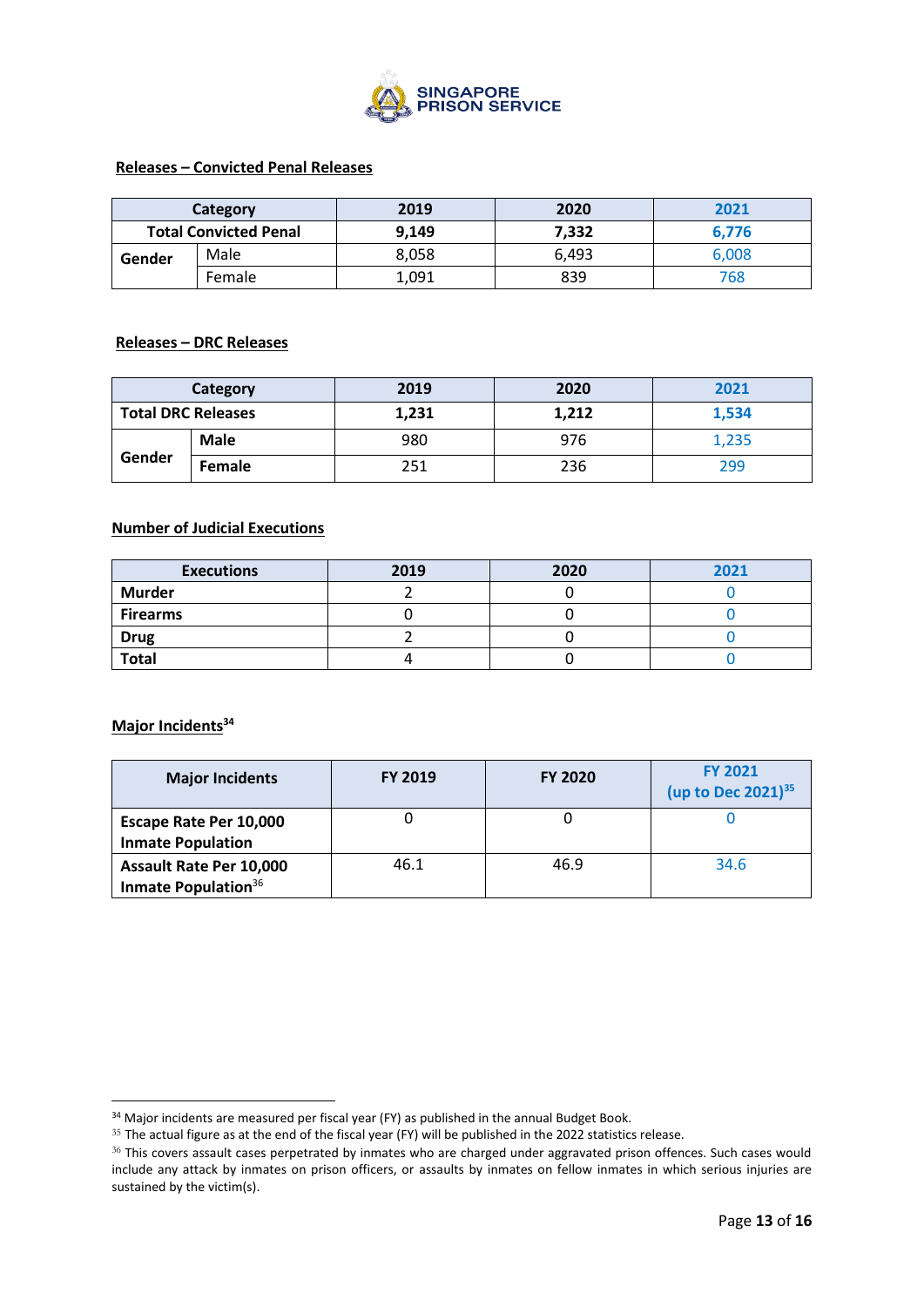

### **Emplacement and Completion Rates for Community-Based Programmes (CBP)**

| <b>Emplacement Number</b>    | 2019  | 2020  | 2021  |
|------------------------------|-------|-------|-------|
| <b>CBP for Penal Inmates</b> | 1,420 | 1,410 | 1,403 |
| <b>CBP for DRC Inmates</b>   | 1,140 | 1,635 | 1,834 |
|                              |       |       |       |
| <b>Completion Rates</b>      | 2019  | 2020  | 2021  |
| <b>CBP for Penal inmates</b> | 95.7% | 95.2% | 94.0% |
| <b>CBP for DRC inmates</b>   | 87.6% | 90.1% | 85.4% |

### **Sentencing Numbers and Completion Rates for Community-Based Sentences (CBS)**

| Day Reporting Order (DRO) <sup>37</sup> | 2019  | 2020  | 2021  |
|-----------------------------------------|-------|-------|-------|
| <b>Number of Offenders Sentenced</b>    |       | 41    |       |
| <b>Completion Rates</b>                 | 90.5% | 96.7% | 94.4% |

| Short Detention Order (SDO) <sup>38</sup> | 2019 | 2020 | 2021 |
|-------------------------------------------|------|------|------|
| <b>Number of Offenders Sentenced</b>      |      |      |      |
| <b>Completion Rates</b>                   | 100% | 100% | 100% |

### **Emplacement and Completion Rates for Mandatory Aftercare Scheme (MAS)<sup>39</sup>**

| <b>Mandatory Aftercare Scheme</b> | 2019  | 2020  | 2021  |
|-----------------------------------|-------|-------|-------|
| <b>Number of Inmates Emplaced</b> | 1.139 | 1,349 | 1.459 |
| <b>Completion Rates</b>           | 91.4% | 94.0% | 94.4% |

<sup>&</sup>lt;sup>37</sup> A Day Reporting Order is a Community-Based Sentencing option whereby an offender reports to a day reporting centre for counselling and rehabilitation programmes, instead of serving a sentence in prison.

<sup>38</sup> A Short Detention Order is a Community-Based Sentencing option whereby an offender is detained in prison for a period not exceeding 14 days.

<sup>&</sup>lt;sup>39</sup> Selected ex-offenders who are at higher risk of re-offending or who need more support in their reintegration will be placed on the Mandatory Aftercare Scheme (MAS). The MAS is a structured aftercare regime that gradually reintegrates selected ex-offenders into society through progressive arrangements. It aims to support ex-offenders in staying crime-free and prevent them from re-offending.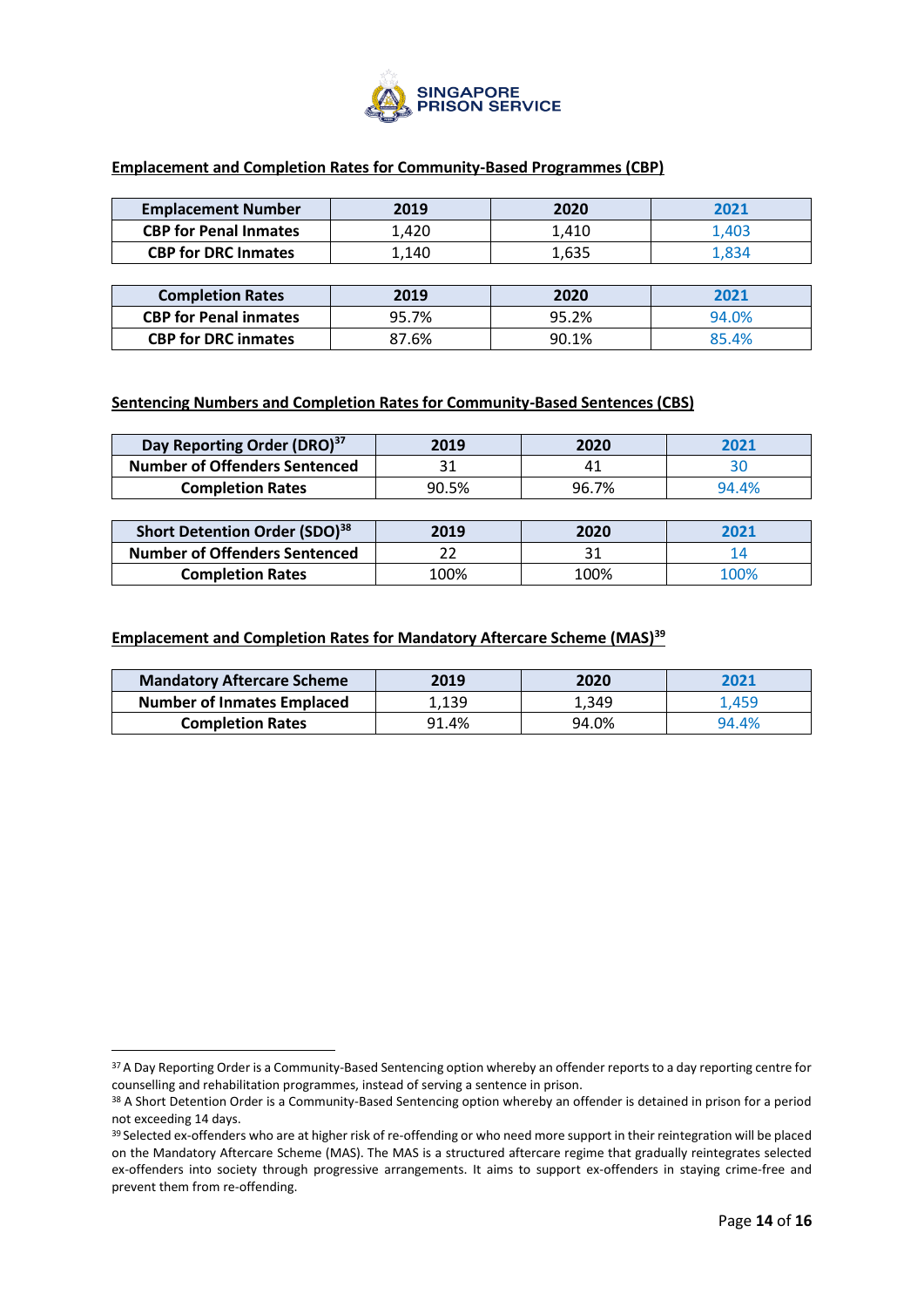

### **Vocational Programmes**

| Skills Training <sup>40</sup>                   |        |        |        |  |
|-------------------------------------------------|--------|--------|--------|--|
| <b>Yearly Enrolment</b><br>2021<br>2019<br>2020 |        |        |        |  |
| <b>Number of Training Places</b>                | 26,972 | 15.141 | 15,680 |  |
| Number of Inmates Trained <sup>41</sup>         | 5,923  | 4.717  | 4.748  |  |

| Work Programmes <sup>42</sup>     |       |       |       |
|-----------------------------------|-------|-------|-------|
| <b>Engaged in Work Programmes</b> | 2019  | 2020  | 2021  |
| <b>Average Number of Inmates</b>  | 3,104 | 2,902 | 2,615 |

#### **Employment Assistance**

| Number of Employers Registered with YRSG <sup>43</sup> |       |       |  |
|--------------------------------------------------------|-------|-------|--|
| 2019                                                   | 2020  | 2021  |  |
| 5.603                                                  | 5,895 | 5.634 |  |

| Percentage of Inmates Referred to YRSG and Secured a Job <sup>44</sup> |      |      |  |
|------------------------------------------------------------------------|------|------|--|
| 2019                                                                   | 2020 | 2021 |  |
| 96%                                                                    | 93%  | 94%  |  |

<sup>&</sup>lt;sup>40</sup> Skills Training Programmes are administered by YRSG to equip inmates with nationally accredited skills. The trainings offered are aligned to Singapore's Skills Framework, and consist of a mix of literacy skills, critical core skills, and technical skills and competencies.

<sup>&</sup>lt;sup>41</sup> Number of inmates trained refers to the number of unique inmates trained; an inmate may attend more than one training course.

<sup>42</sup> Work programmes aim to impact vocational and employability skills through on-the-job training. Discipline, positive work ethics and values are inculcated by immersing inmates in a real work environment within prisons.

<sup>43</sup> The drop in figures from 2020 to 2021 is due to a one-time data clean-up exercise to remove registered employers who are no longer in business.

<sup>44</sup> 2021 figure is accurate as of end December 2021. As YRSG is still assisting a small group of ex-offenders who were released in 2021 with employment assistance, the final figure for 2021 is subject to change.